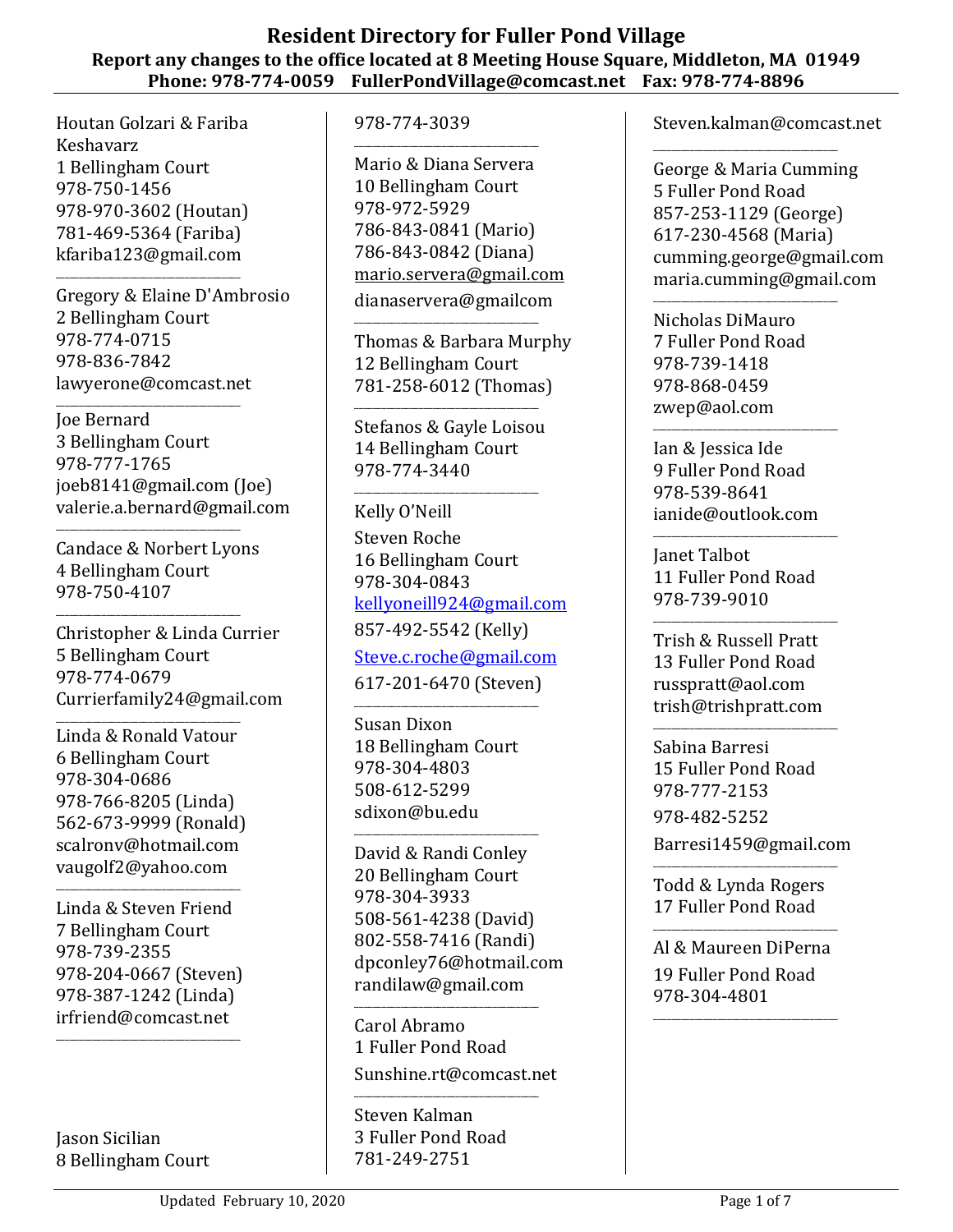## **Resident Directory for Fuller Pond Village**

Nicholas Nazzaro 21 Fuller Pond Road 978-304-4592 978-836-7079 978-304-0396 (work) miacollect6@gmail.com

Norma McPhee 23 Fuller Pond Road 978-658-3851

\_\_\_\_\_\_\_\_\_\_\_\_\_\_\_\_\_\_\_\_\_\_\_\_\_\_\_\_\_\_\_\_\_\_\_\_\_\_\_\_

\_\_\_\_\_\_\_\_\_\_\_\_\_\_\_\_\_\_\_\_\_\_\_\_\_\_\_\_\_\_\_\_\_\_\_\_\_\_\_\_

\_\_\_\_\_\_\_\_\_\_\_\_\_\_\_\_\_\_\_\_\_\_\_\_\_\_\_\_\_\_\_\_\_\_\_\_\_\_\_\_

Christine Kuhn 25 Fuller Pond Road 978-777-2281 christine.kuhn70@gmail.com

Evelyn Ponn 27 Fuller Pond Road 978-777-4905 978-273-6861 (Sandra) sandrarosenbaum01@gmail.com dponn@greenrubber.com

Faye & Charles De Simone 28 Fuller Pond Road 781-249-2495 (Faye) fayetd@icloud.com

\_\_\_\_\_\_\_\_\_\_\_\_\_\_\_\_\_\_\_\_\_\_\_\_\_\_\_\_\_\_\_\_\_\_\_\_\_\_\_\_

\_\_\_\_\_\_\_\_\_\_\_\_\_\_\_\_\_\_\_\_\_\_\_\_\_\_\_\_\_\_\_\_\_\_\_\_\_\_\_\_

Dan & Gina Doherty 29 Fuller Pond Road 978-777-4045 (781) 910-6414 (978) 380-2313 (978) 380-3000 (978) 505-1590 dgdoherty@earthlink.net

\_\_\_\_\_\_\_\_\_\_\_\_\_\_\_\_\_\_\_\_\_\_\_\_\_\_\_\_\_\_\_\_\_\_\_\_\_\_\_\_ Elizabeth Reid 30 Fuller Pond Road 978-880-7826 978-790-5993 espr1186@comcast.net

\_\_\_\_\_\_\_\_\_\_\_\_\_\_\_\_\_\_\_\_\_\_\_\_\_\_\_\_\_\_\_\_\_\_\_\_\_\_\_\_

David & Wendy Hovey 31 Fuller Pond Road 978-304-1571 508-572-2127 dlhov@hotmail.com wjohov@hotmail.com

\_\_\_\_\_\_\_\_\_\_\_\_\_\_\_\_\_\_\_\_\_\_\_\_\_\_\_\_\_\_\_\_\_\_\_\_\_\_\_\_

Paula M. Lanfranchi 32 Fuller Pond Road dlanfran@aol.com

\_\_\_\_\_\_\_\_\_\_\_\_\_\_\_\_\_\_\_\_\_\_\_\_\_\_\_\_\_\_\_\_\_\_\_\_\_\_\_\_

Jeff Bernstein & Christina Horn 33 Fuller Pond Road 978-750-4209 978-828-0061 (Jeff)

Barbara Soghigian 34 Fuller Pond Road 978-777-7793 barbsphoto@verizon.net

\_\_\_\_\_\_\_\_\_\_\_\_\_\_\_\_\_\_\_\_\_\_\_\_\_\_\_\_\_\_\_\_\_\_\_\_\_\_\_\_

\_\_\_\_\_\_\_\_\_\_\_\_\_\_\_\_\_\_\_\_\_\_\_\_\_\_\_\_\_\_\_\_\_\_\_\_\_\_\_\_ Kevin Rothwell 35 Fuller Pond Road

\_\_\_\_\_\_\_\_\_\_\_\_\_\_\_\_\_\_\_\_\_\_\_\_\_\_\_\_\_\_\_\_\_\_\_\_\_\_\_\_ Jack & Patti Adams 36 Fuller Pond Road 978-777-7391 978-317-0217 (Jack) 978-317-0218 (Patti) jjadams7391@comcast.net

\_\_\_\_\_\_\_\_\_\_\_\_\_\_\_\_\_\_\_\_\_\_\_\_\_\_\_\_\_\_\_\_\_\_\_\_\_\_\_\_ Ernest & Rose Pelletier 37 Fuller Pond Road

\_\_\_\_\_\_\_\_\_\_\_\_\_\_\_\_\_\_\_\_\_\_\_\_\_\_\_\_\_\_\_\_\_\_\_\_\_\_\_\_

Newton Hyslop 38 Fuller Pond Road 978-624-7604 504-451-4412 nhyslop@earthlink.net

\_\_\_\_\_\_\_\_\_\_\_\_\_\_\_\_\_\_\_\_\_\_\_\_\_\_\_\_\_\_\_\_\_\_\_\_\_\_\_\_

Phil & Janice Caruso 40 Fuller Pond Road 978-750-8705 Phil – 978-853-3846 phil@philcaruso.com Janice – 617-308-4840 Jank2278@aol.com

\_\_\_\_\_\_\_\_\_\_\_\_\_\_\_\_\_\_\_\_\_\_\_\_\_\_\_\_\_\_\_\_\_\_\_\_\_\_\_\_ Ann Moorman 42 Fuller Pond Road 978-777-8711 978-460-5891

\_\_\_\_\_\_\_\_\_\_\_\_\_\_\_\_\_\_\_\_\_\_\_\_\_\_\_\_\_\_\_\_\_\_\_\_\_\_\_\_

Stephen & Eileen Wladyka 44 Fuller Pond Road 978-739-8042 781-789-1134 Eileen [Ewladyka@hotmail.com](mailto:Ewladyka@hotmail.com) 781-439-2386 Steve SRW.CPA@verizon.net

Stephen & Mary Delaney 46 Fuller Pond Road 978-774-1808 617-791-6067 (Stephen) 617-543-4463 (Mary) sdelaney106@comcast.net

\_\_\_\_\_\_\_\_\_\_\_\_\_\_\_\_\_\_\_\_\_\_\_\_\_\_\_\_\_\_\_\_\_\_\_\_\_\_\_\_

Jiang Hu 58 Fuller Pond Road

\_\_\_\_\_\_\_\_\_\_\_\_\_\_\_\_\_\_\_\_\_\_\_\_\_\_\_\_\_\_\_\_\_\_\_\_\_\_\_\_

\_\_\_\_\_\_\_\_\_\_\_\_\_\_\_\_\_\_\_\_\_\_\_\_\_\_\_\_\_\_\_\_\_\_\_\_\_\_\_\_

\_\_\_\_\_\_\_\_\_\_\_\_\_\_\_\_\_\_\_\_\_\_\_\_\_\_\_\_\_\_\_\_\_\_\_\_\_\_\_\_

Joseph Campbell 60 Fuller Pond Road

Bill & Lynn Mancini 62 Fuller Pond Road 978-750-9935

Joanne M. Medeiros 64 Fuller Pond Road

\_\_\_\_\_\_\_\_\_\_\_\_\_\_\_\_\_\_\_\_\_\_\_\_\_\_\_\_\_\_\_\_\_\_\_\_\_\_\_\_

 $\overline{\phantom{a}}$  , and the set of the set of the set of the set of the set of the set of the set of the set of the set of the set of the set of the set of the set of the set of the set of the set of the set of the set of the s

Mark & Cydney Ambrose 65 Fuller Pond Road 978-304-4813 mha6551@aol.com

\_\_\_\_\_\_\_\_\_\_\_\_\_\_\_\_\_\_\_\_\_\_\_\_\_\_\_\_\_\_\_\_\_\_\_\_\_\_\_\_ Sophia Revelotis 66 Fuller Pond Road 978-777-0581 revelotis@verizon.net sophiar97@gmail.com

\_\_\_\_\_\_\_\_\_\_\_\_\_\_\_\_\_\_\_\_\_\_\_\_\_\_\_\_\_\_\_\_\_\_\_\_\_\_\_\_ Virginia C. Browder 67 Fuller Pond Road 978-777-9355 mzbe@aol.com

Sue Rubin 68 Fuller Pond Road 978-777-6318 978-973-5958 srubin1005@aol.com

\_\_\_\_\_\_\_\_\_\_\_\_\_\_\_\_\_\_\_\_\_\_\_\_\_\_\_\_\_\_\_\_\_\_\_\_\_\_\_\_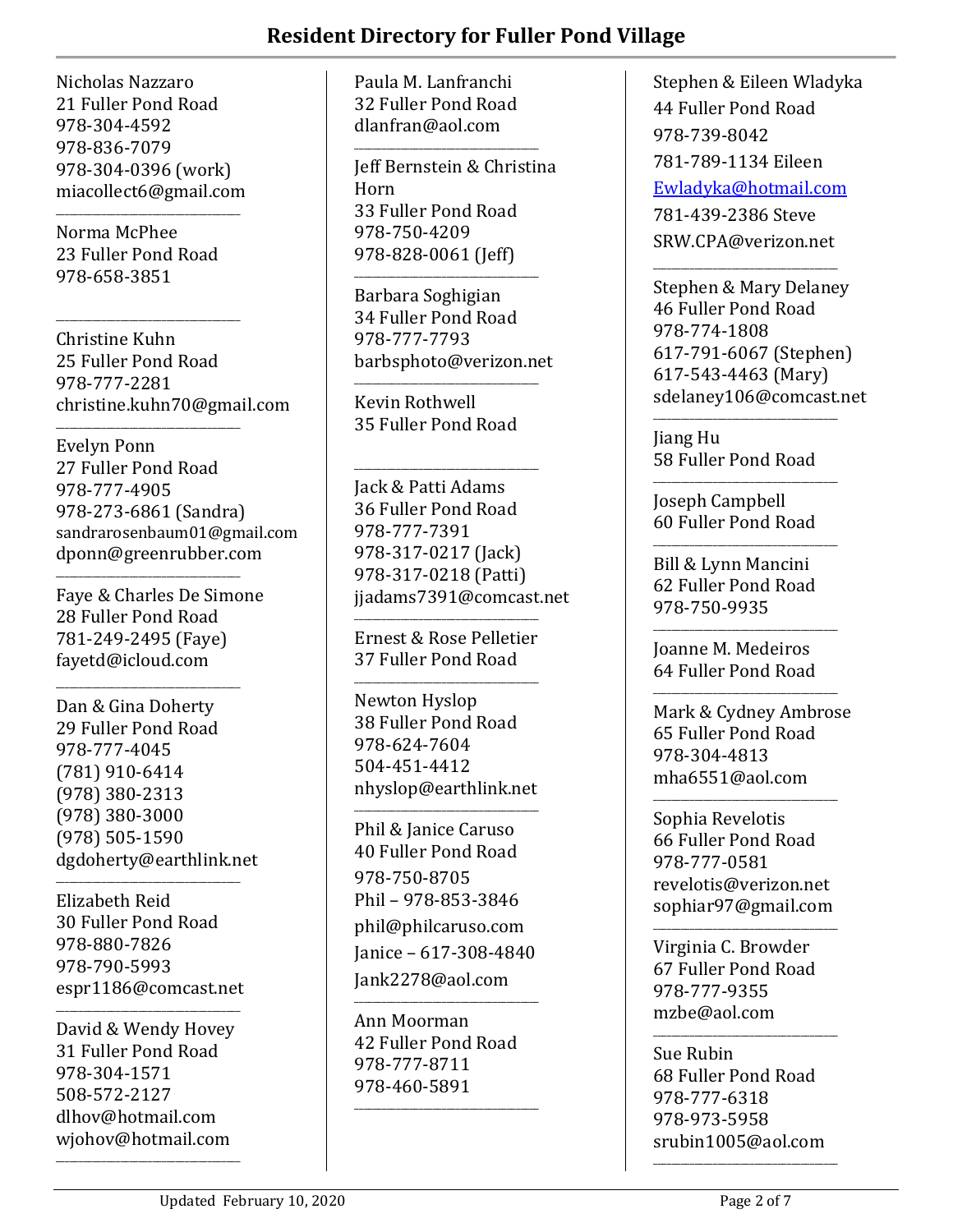Monte & Pat Rosenstein 69 Fuller Pond Road 978-777-1998 845-313-8327 patr282@yahoo.com

Laura & Joe Cavignaro 70 Fuller Pond Road 978-335-5801 (Laura) 978-317-2187 (Joe)

\_\_\_\_\_\_\_\_\_\_\_\_\_\_\_\_\_\_\_\_\_\_\_\_\_\_\_\_\_\_\_\_\_\_\_\_\_\_

\_\_\_\_\_\_\_\_\_\_\_\_\_\_\_\_\_\_\_\_\_\_\_\_\_\_\_\_\_\_\_\_\_\_\_\_\_\_\_\_

\_\_\_\_\_\_\_\_\_\_\_\_\_\_\_\_\_\_\_\_\_\_\_\_\_\_\_\_\_\_\_\_\_\_\_\_\_\_\_\_

Carolyn Bennett 71 Fuller Pond Road 978-774-2575 [cici.bennett820@gmail.com](mailto:cici.bennett820@gmail.com) Kristen Bennett

Walter & Lisa Cotting 72 Fuller Pond Road 978-774-0561 wjcotting@gmail.com lisacotting@gmail.com (Lisa)

Lisa Sheehan 73 Fuller Pond Road 978-821-4023 bosreal13@gmail.com

\_\_\_\_\_\_\_\_\_\_\_\_\_\_\_\_\_\_\_\_\_\_\_\_\_\_\_\_\_\_\_\_\_\_\_\_\_\_\_\_

\_\_\_\_\_\_\_\_\_\_\_\_\_\_\_\_\_\_\_\_\_\_\_\_\_\_\_\_\_\_\_\_\_\_\_\_\_\_\_\_ Fred Nelson 74 Fuller Pond Road 978-750-6911 508-572-9869 fnel@comcast.net

Linda Rourke 75 Fuller Pond Road 978-739-8028

\_\_\_\_\_\_\_\_\_\_\_\_\_\_\_\_\_\_\_\_\_\_\_\_\_\_\_\_\_\_\_\_\_\_\_\_\_\_\_\_

\_\_\_\_\_\_\_\_\_\_\_\_\_\_\_\_\_\_\_\_\_\_\_\_\_\_\_ Bill & Fran Woods 76 Fuller Pond Road 978-531-4472 (978) 758- 1972pjwoods.ins@verizon.ne

\_\_\_\_\_\_\_\_\_\_\_\_\_\_\_\_\_\_\_\_\_\_\_\_\_\_\_\_\_\_\_\_\_\_\_\_\_\_\_\_

\_\_\_\_\_\_\_\_\_\_\_\_\_\_\_\_\_\_\_\_\_\_\_\_\_\_\_\_\_\_\_\_\_\_\_\_\_\_\_\_

Adam Puccio & Lisa D'Angelo 77 Fuller Pond Road 978-624-7354 978-821-0571 (Adam) 781-710-1644 (Lisa)

Whendy Kelliher 78 Fuller Pond Road 978-539-8972 508-272-4306 whendy1@msn.com

\_\_\_\_\_\_\_\_\_\_\_\_\_\_\_\_\_\_\_\_\_\_\_\_\_\_\_\_\_\_\_\_\_\_\_\_\_\_\_\_

\_\_\_\_\_\_\_\_\_\_\_\_\_\_\_\_\_\_\_\_\_\_\_\_\_\_\_\_\_\_\_\_\_\_\_\_\_\_\_\_

Delza Francklin & Neil Senflen 79 Fuller Pond Road 978-893-8553 (Delza) maria.mktcultural@gmail.com

Maryellen & Anthony Simone 80 Fuller Pond Road 978-774-3236 emm1024@comcast.net

\_\_\_\_\_\_\_\_\_\_\_\_\_\_\_\_\_\_\_\_\_\_\_\_\_\_\_\_\_\_\_\_\_\_\_\_\_\_\_\_ Jerry & Marion Bojas 81 Fuller Pond Road 978-774-1012 mbojas1@gmail.com

\_\_\_\_\_\_\_\_\_\_\_\_\_\_\_\_\_\_\_\_\_\_\_\_\_\_\_\_\_\_\_\_\_\_\_\_\_\_\_\_ Allison Sloan 82 Fuller Pond Road 978-880-7934 allison321@comcast.net

\_\_\_\_\_\_\_\_\_\_\_\_\_\_\_\_\_\_\_\_\_\_\_\_\_\_\_\_\_\_\_\_\_\_\_\_\_\_\_\_

Elena Gorlovsky & Maury Goldman 83 Fuller Pond Road 978-750-0905 978-549-3115 (Elena) drelenag@comcast.net

\_\_\_\_\_\_\_\_\_\_\_\_\_\_\_\_\_\_\_\_\_\_\_\_\_\_\_\_\_\_\_\_\_\_\_\_\_\_\_\_ Jane & Kenneth Jenkins 84 Fuller Pond Road 978-777-1021 janejenkins4@outlook.com

\_\_\_\_\_\_\_\_\_\_\_\_\_\_\_\_\_\_\_\_\_\_\_\_\_\_\_\_\_\_\_\_\_\_\_\_\_\_\_\_ George & Linda Naccara 85 Fuller Pond Road 978-762-0148 george.naccara@dhs.gov lnaccara\_coa@hotmail.com

\_\_\_\_\_\_\_\_\_\_\_\_\_\_\_\_\_\_\_\_\_\_\_\_\_\_\_\_\_\_\_\_\_\_\_\_\_\_\_\_

Joseph Parisi & Margaret Alfonso 86 Fuller Pond Road 978-539-8977 978-578-1388 (Margaret) 978-578-1387 (Joseph) m.alfonso@comcast.net

Tamara Gaydos 87 Fuller Pond Road 978-979-0334

\_\_\_\_\_\_\_\_\_\_\_\_\_\_\_\_\_\_\_\_\_\_\_\_\_\_\_\_\_\_\_\_\_\_\_\_\_\_\_\_

\_\_\_\_\_\_\_\_\_\_\_\_\_\_\_\_\_\_\_\_\_\_\_\_\_\_\_\_\_\_\_\_\_\_\_\_\_\_\_\_

Marilyn Simard 88 Fuller Pond Road 978-777-3334 617-571-0035 marilynsimard88@comcast.net

Susan Lee 89 Fuller Pond Road 508-596-3677 northacres67@gmail.com

\_\_\_\_\_\_\_\_\_\_\_\_\_\_\_\_\_\_\_\_\_\_\_\_\_\_\_\_\_\_\_\_\_\_\_\_\_\_\_\_

Richard & Marion Valeri 90 Fuller Pond Road

\_\_\_\_\_\_\_\_\_\_\_\_\_\_\_\_\_\_\_\_\_\_\_\_\_\_\_\_\_\_\_\_\_\_\_\_\_\_\_\_

\_\_\_\_\_\_\_\_\_\_\_\_\_\_\_\_\_\_\_\_\_\_\_\_\_\_\_\_\_\_\_\_\_\_\_\_\_\_\_\_

Nancy Berg 91 Fuller Pond Road 978-774-4758 BNBerg16@aol.com

\_\_\_\_\_\_\_\_\_\_\_\_\_\_\_\_\_\_\_\_\_\_\_\_\_\_\_\_\_\_\_\_\_\_\_\_\_\_\_\_

Edward & Lisa Spitalny 92 Fuller Pond Road 978-304-1607 781-526-6544 (Edward) 781-704-6085 (Lisa) lglat@hotmail.com (Lisa)

Marie & Martin Janiak 93 Fuller Pond Road 978-750-8499 marie.l.janiak@gmail.com

\_\_\_\_\_\_\_\_\_\_\_\_\_\_\_\_\_\_\_\_\_\_\_\_\_\_\_\_\_\_\_\_\_\_\_\_\_\_\_\_

Carol DiCiaccio 94 Fuller Pond Road 978-750-6015 781-820-3517 Carol.diciaccio@nemoves.com

\_\_\_\_\_\_\_\_\_\_\_\_\_\_\_\_\_\_\_\_\_\_\_\_\_\_\_\_\_\_\_\_\_\_\_\_\_\_\_\_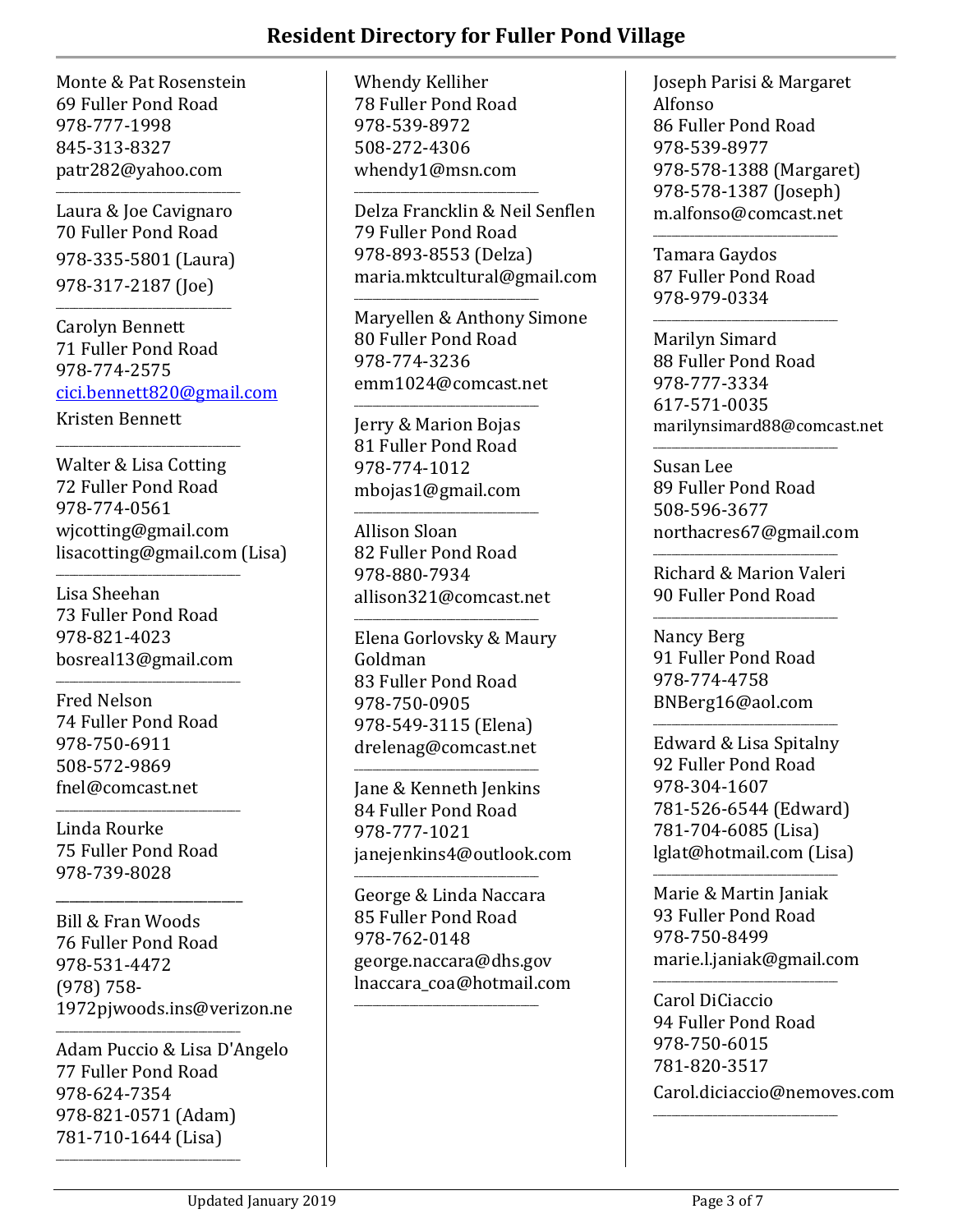Jeffrey & Susan Lozow 95 Fuller Pond Road 978-304-1610 sdlozow@comcast.net

\_\_\_\_\_\_\_\_\_\_\_\_\_\_\_\_\_\_\_\_\_\_\_\_\_\_\_\_\_\_\_\_\_\_\_\_\_\_\_\_

John & Louise Riggs 96 Fuller Pond Road 978-774-5030 978-282-5030 (John) 617-968-5492 (Louise) jergz@comcast.net

Ted Patrikas 97 Fuller Pond Road 978-808-8998 617-434-3802 (Work) tpatrikas@comcast.net

\_\_\_\_\_\_\_\_\_\_\_\_\_\_\_\_\_\_\_\_\_\_\_\_\_\_\_\_\_\_\_\_\_\_\_\_\_\_\_\_

\_\_\_\_\_\_\_\_\_\_\_\_\_\_\_\_\_\_\_\_\_\_\_\_\_\_\_\_\_\_\_\_\_\_\_\_\_\_\_\_

Diane J. Tucker 98 Fuller Pond Road 978-777-4362 (978) 265-1866

Brooke & Jeff Odiet 99 Fuller Pond Road 978-624-7667 978-395-6432 (Brooke) brookeodiet@gmail.com

\_\_\_\_\_\_\_\_\_\_\_\_\_\_\_\_\_\_\_\_\_\_\_\_\_\_\_\_\_\_\_\_\_\_\_\_\_\_\_\_

\_\_\_\_\_\_\_\_\_\_\_\_\_\_\_\_\_\_\_\_\_\_\_\_\_\_\_\_\_\_\_\_\_\_\_\_\_\_\_\_ Eric & Anne Marie Tangard 1 Fox Run 978-777-3762 617-548-6003 (Ann) 617-548-0111 (Eric) tanggard@msn.com

Nancy & Alan Maravelias 2 Fox Run 978-777-1321 nancy.mara@comcast.net alanmara@comcast.net

\_\_\_\_\_\_\_\_\_\_\_\_\_\_\_\_\_\_\_\_\_\_\_\_\_\_\_\_\_\_\_\_\_\_\_\_\_\_\_\_

\_\_\_\_\_\_\_\_\_\_\_\_\_\_\_\_\_\_\_\_\_\_\_\_\_\_\_\_\_\_\_\_\_\_\_\_\_\_\_\_

\_\_\_\_\_\_\_\_\_\_\_\_\_\_\_\_\_\_\_\_\_\_\_\_\_\_\_\_\_\_\_\_\_\_\_\_\_\_\_\_

Robert & Erika Bianchi 3 Fox Run 978-304-1775 EBRB@comcast.net (Robert) erikabianchi@comcast.net

Jayne Lewis 4 Fox Run 978-304-1616 781-431-9144 jlewis66@verizon.net

\_\_\_\_\_\_\_\_\_\_\_\_\_\_\_\_\_\_\_\_\_\_\_\_\_\_\_\_\_\_\_\_\_\_\_\_\_\_\_\_ Linda Brown 5 Fox Run 781-843-3834 [dwntwnlkb@aol.com](mailto:dwntwnlkb@aol.com)

Jacob & Elaine A. Ludes 6 Fox Run ejludes@verizon.net

\_\_\_\_\_\_\_\_\_\_\_\_\_\_\_\_\_\_\_\_\_\_\_\_\_\_\_\_\_\_\_\_\_\_\_\_\_\_\_\_

\_\_\_\_\_\_\_\_\_\_\_\_\_\_\_\_\_\_\_\_\_\_\_\_\_\_\_\_\_\_\_\_\_\_\_\_\_\_\_\_

Lorraine Henderson 7 Fox Run 978-646-8931 978-210-3905 917-445-3084 Lorraine213@msn.com

 $\overline{\phantom{a}}$  , and the set of the set of the set of the set of the set of the set of the set of the set of the set of the set of the set of the set of the set of the set of the set of the set of the set of the set of the s

Michael & Debra Shea 8 Fox Run 978-337-9474 (Debra) shadow161@comcast.net

\_\_\_\_\_\_\_\_\_\_\_\_\_\_\_\_\_\_\_\_\_\_\_\_\_\_\_\_\_\_\_\_\_\_\_\_\_\_\_\_ John Mitchell & Leslie Collins 9 Fox Run 978-539-8289 617-212-8279 John 978-241-0861 Leslie lesliec17@comcast.net \_\_\_\_\_\_\_\_\_\_\_\_\_\_\_\_\_\_\_\_\_\_\_\_\_\_\_\_\_\_\_\_\_\_\_\_\_\_\_\_

Molly & Larry Curran 10 Fox Run 978-539-8768 macltc@comcast.net

\_\_\_\_\_\_\_\_\_\_\_\_\_\_\_\_\_\_\_\_\_\_\_\_\_\_\_\_\_\_\_\_\_\_\_\_\_\_\_\_

Evelyn & Raymond Rothschild 12 Fox Run 978-777-8221 EveandRay@aol.com

Linda Wozniak 14 Fox Run 978-774-8472 lindawoz@netscape.com

\_\_\_\_\_\_\_\_\_\_\_\_\_\_\_\_\_\_\_\_\_\_\_\_\_\_\_\_\_\_\_\_\_\_\_\_\_\_\_\_

\_\_\_\_\_\_\_\_\_\_\_\_\_\_\_\_\_\_\_\_\_\_\_\_\_\_\_\_\_\_\_\_\_\_\_\_\_\_\_\_

Sondra Magnus 16 Fox Run 978-304-0383 781-640-2953 sondramagnus@yahoo.com

\_\_\_\_\_\_\_\_\_\_\_\_\_\_\_\_\_\_\_\_\_\_\_\_\_\_\_\_\_\_\_\_\_\_\_\_\_\_\_\_ Stanley & Barbara Schantz 18 Fox Run 781-477-9724 781-521-0696 (Barbara) (978) 239-8419 (Stan) felsenmeer@me.com (Stan)

\_\_\_\_\_\_\_\_\_\_\_\_\_\_\_\_\_\_\_\_\_\_\_\_\_\_\_\_\_\_\_\_\_\_\_\_\_\_\_\_ Rich & Pam MacDonald 20 Fox Run 978-777-3408 978-273-6068 (Rich) 978-273-8844 (Pam) mailRJM@yahoo.com (Rich) pzm1@yahoo.com (Pam)

Joe & Carol Dort 1 Greystone Drive 978-304-0370 [joedort@verizon.net](mailto:joedort@verizon.net) Cadboston6@aol.com

\_\_\_\_\_\_\_\_\_\_\_\_\_\_\_\_\_\_\_\_\_\_\_\_\_\_\_\_\_\_\_\_\_\_\_\_\_\_\_\_

Deborah & Kevin Quinan 2 Greystone Drive 978-887-5191 617-832-5726 kevanddeb18@gmail.com

\_\_\_\_\_\_\_\_\_\_\_\_\_\_\_\_\_\_\_\_\_\_\_\_\_\_\_\_\_\_\_\_\_\_\_\_\_\_\_\_

Margaret Napolitano 3 Greystone Drive 781-279-1986 loumagnap@hotmail.com

\_\_\_\_\_\_\_\_\_\_\_\_\_\_\_\_\_\_\_\_\_\_\_\_\_\_\_\_\_\_\_\_\_\_\_\_\_\_\_\_

 $\overline{\phantom{a}}$  , and the set of the set of the set of the set of the set of the set of the set of the set of the set of the set of the set of the set of the set of the set of the set of the set of the set of the set of the s

Virginia & Clarence Thornton 4 Greystone Drive 978-762-7642 wynniethornton2@verizon.net

Janice Birch 5 Greystone Drive 978-646-8878 781-367-5165 jandon1941@gmail.com \_\_\_\_\_\_\_\_\_\_\_\_\_\_\_\_\_\_\_\_\_\_\_\_\_\_\_\_\_\_\_\_\_\_\_\_\_\_\_\_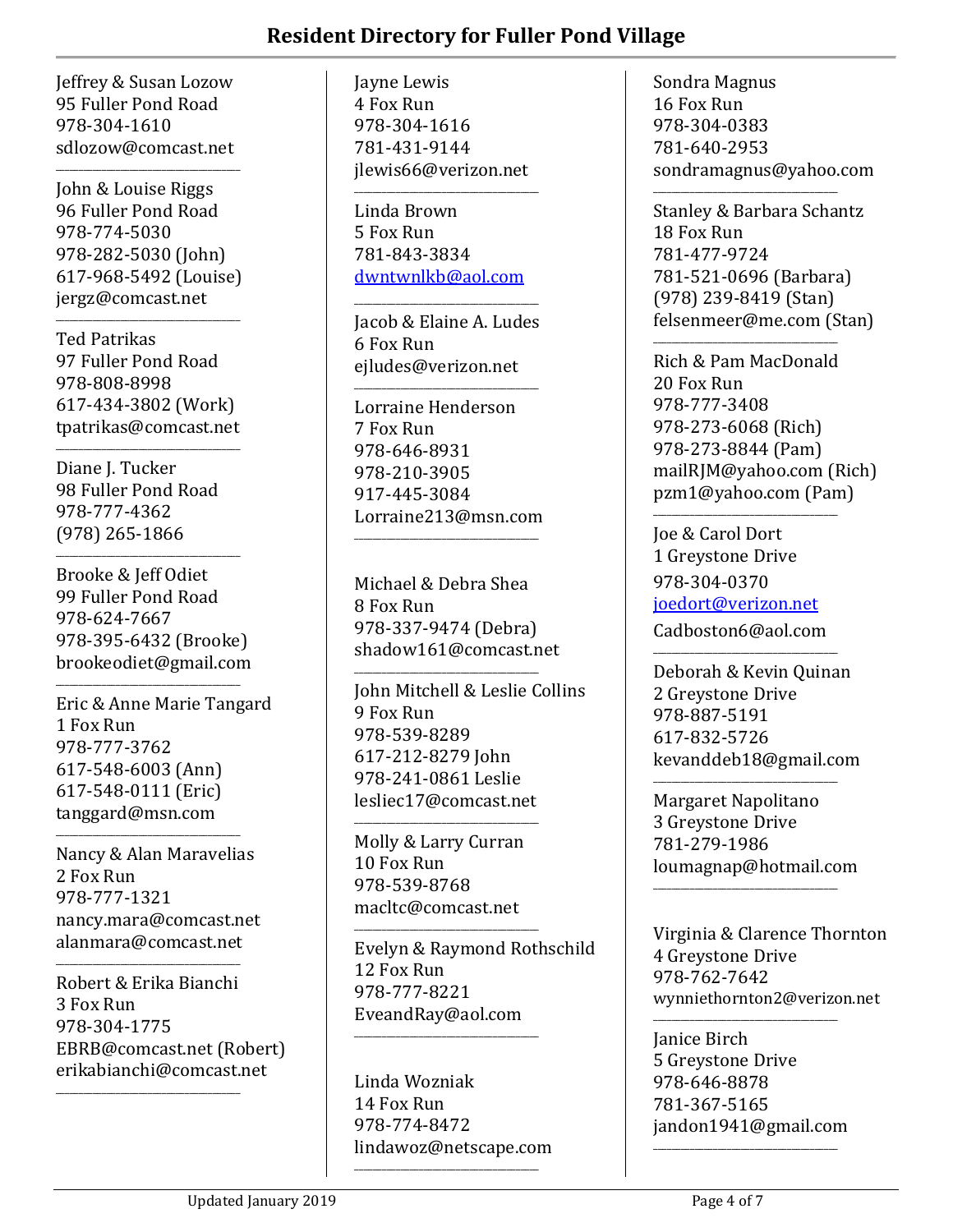Gabriele & Juergen Blank 6 Greystone Drive 978-774-2617 juergen978@comcast.net

James & Connie Thistle 7 Greystone Drive 978-304-1900 cjthistle@comcast.net

\_\_\_\_\_\_\_\_\_\_\_\_\_\_\_\_\_\_\_\_\_\_\_\_\_\_\_\_\_\_\_\_\_\_\_\_\_\_\_\_

\_\_\_\_\_\_\_\_\_\_\_\_\_\_\_\_\_\_\_\_\_\_\_\_\_\_\_\_\_\_\_\_\_\_\_\_\_\_\_\_

Susan Spates 8 Greystone Drive 978-774-5828 sspates@comcast.net

\_\_\_\_\_\_\_\_\_\_\_\_\_\_\_\_\_\_\_\_\_\_\_\_\_\_\_\_\_\_\_\_\_\_\_\_\_\_\_\_

Leanne Villani 9 Greystone Drive

\_\_\_\_\_\_\_\_\_\_\_\_\_\_\_\_\_\_\_\_\_\_\_\_\_\_\_\_\_\_\_\_\_\_\_\_\_\_\_\_ Joyce Chunias 10 Greystone Drive 978-337-2049 jchunias@verizon.net

\_\_\_\_\_\_\_\_\_\_\_\_\_\_\_\_\_\_\_\_\_\_\_\_\_\_\_\_\_\_\_\_\_\_\_\_\_\_\_\_

James & Tara O'Shea 12 Greystone Drive 781-334-4449

\_\_\_\_\_\_\_\_\_\_\_\_\_\_\_\_\_\_\_\_\_\_\_\_\_\_\_\_\_\_\_\_\_\_\_\_\_\_\_\_

Maria Merena 14 Greystone Drive 781-983-5919

\_\_\_\_\_\_\_\_\_\_\_\_\_\_\_\_\_\_\_\_\_\_\_\_\_\_\_\_\_\_\_\_\_\_\_\_\_\_\_\_ Dianne Chandler 16 Greystone Drive 508-642-5931 Dianne2nn@gmail.com

\_\_\_\_\_\_\_\_\_\_\_\_\_\_\_\_\_\_\_\_\_\_\_\_\_\_\_\_\_\_\_\_\_\_\_\_\_\_\_\_ Cheryl Schedin 18 Greystone Drive 781-771-7657 Cheryl.schedin@gmail.com

Nick Costas 20 Greystone Drive

\_\_\_\_\_\_\_\_\_\_\_\_\_\_\_\_\_\_\_\_\_\_\_\_\_\_\_\_\_\_\_\_\_\_\_\_\_\_\_\_

\_\_\_\_\_\_\_\_\_\_\_\_\_\_\_\_\_\_\_\_\_\_\_\_\_\_\_\_\_\_\_\_\_\_\_\_\_\_\_\_

Ruth Karchenes 1 Holly Gate Circle 978-777-7756 lule44@comcast.net lule@comcast.net

\_\_\_\_\_\_\_\_\_\_\_\_\_\_\_\_\_\_\_\_\_\_\_\_\_\_\_\_\_\_\_\_\_\_\_\_\_\_\_\_

Cela Doppelt 2 Holly Gate Circle 978-750-1036 617-966-0849 CDoppelt@gmail.com cdmdhealth@gmail.com

\_\_\_\_\_\_\_\_\_\_\_\_\_\_\_\_\_\_\_\_\_\_\_\_\_\_\_\_\_\_\_\_\_\_\_\_\_\_\_\_

\_\_\_\_\_\_\_\_\_\_\_\_\_\_\_\_\_\_\_\_\_\_\_\_\_\_\_\_\_\_\_\_\_\_\_\_\_\_\_\_

David & Jane Simmons 3 Holly Gate Circle 978-762-3696 JSimmons.mail@gmail.com

Joan Bradshaw 4 Holly Gate Circle 978-739-1528

Ted & Frances Christo 5 Holly Gate Circle 978-777-1717 978-335-9364 561-742-8058 Christo918@aol.com

\_\_\_\_\_\_\_\_\_\_\_\_\_\_\_\_\_\_\_\_\_\_\_\_\_\_\_\_\_\_\_\_\_\_\_\_\_\_\_\_

\_\_\_\_\_\_\_\_\_\_\_\_\_\_\_\_\_\_\_\_\_\_\_\_\_\_\_\_\_\_\_\_\_\_\_\_\_\_\_\_

Carl & Cheryl Peterson 6 Holly Gate Circle 978-777-2945 617-686-2959 (Carl) 781-783-3371 (Cheryl) CEPeterson@verizon.net retirecap@gmail.com (Cheryl)

Bruce & Debra Buckley 7 Holly Gate Circle 978-539-8907 781-258-9272 (Debra) 617-548-7337 (Bruce) DBuckley823@gmail.com bbuckley348@gmail.com bbuckley548@gmail.com

\_\_\_\_\_\_\_\_\_\_\_\_\_\_\_\_\_\_\_\_\_\_\_\_\_\_\_\_\_\_\_\_\_\_\_\_\_\_\_\_

\_\_\_\_\_\_\_\_\_\_\_\_\_\_\_\_\_\_\_\_\_\_\_\_\_\_\_\_\_\_\_\_\_\_\_\_\_\_\_\_ Kathleen Dimauro 8 Holly Gate Circle 978-794-0215 508-982-5005 (Steve) 508-662-6215 (Kathy) Steve.Realtor@hotmail.com katdimauro@yahoo.com

\_\_\_\_\_\_\_\_\_\_\_\_\_\_\_\_\_\_\_\_\_\_\_\_\_\_\_\_\_\_\_\_\_\_\_\_\_\_\_\_

Robert Russell 9 Holly Gate Circle 978-304-1392 781-266-8974 (Rob) (617) 417-3072 (Judy) conleyjdth@yahoo.com

\_\_\_\_\_\_\_\_\_\_\_\_\_\_\_\_\_\_\_\_\_\_\_\_\_\_\_\_\_\_\_\_\_\_\_\_\_\_\_\_

John Reppas 10 Holly Gate Circle 978-304-4163 (978) 764-0402 johnreppas@comcast.net

Jerry Berberian 1 Mills Point 508-878-9026 Jerry@berberian.net

\_\_\_\_\_\_\_\_\_\_\_\_\_\_\_\_\_\_\_\_\_\_\_\_\_\_\_\_\_\_\_\_\_\_\_\_\_\_\_\_

Carol & Bill Conte 2 Mills Point 617-686-6175 (Carol)

 $\overline{\phantom{a}}$  , and the set of the set of the set of the set of the set of the set of the set of the set of the set of the set of the set of the set of the set of the set of the set of the set of the set of the set of the s

\_\_\_\_\_\_\_\_\_\_\_\_\_\_\_\_\_\_\_\_\_\_\_\_\_\_\_\_\_\_\_\_\_\_\_\_\_\_\_\_

Stanley & Barbara Cohen 3 Mills Point 978-739-4341

\_\_\_\_\_\_\_\_\_\_\_\_\_\_\_\_\_\_\_\_\_\_\_\_\_\_\_\_\_\_\_\_\_\_\_\_\_\_\_\_ Maur Ratan 4 Mills Point 978-535-7603 (978) 204-8838 (Uma Maru) (978) 204-9742 (Manish Marus) umamaru@gmail.com

\_\_\_\_\_\_\_\_\_\_\_\_\_\_\_\_\_\_\_\_\_\_\_\_\_\_\_\_\_\_\_\_\_\_\_\_\_\_\_\_

\_\_\_\_\_\_\_\_\_\_\_\_\_\_\_\_\_\_\_\_\_\_\_\_\_\_\_\_\_\_\_\_\_\_\_\_\_\_\_\_

Peter & Susan Ambrozavitch 5 Mills Point 978-750-8410 978-771-2883 (Susan) peterambrozavitch@comcast.net susanambrozavitch@gmail.com

Fatimeh Sharifian 6 Mills Point 978-539-8380 781-775-1045 (Tina) tina sharifian@hotmail.com

Joseph & Marci Casaletto 7 Mills Point

\_\_\_\_\_\_\_\_\_\_\_\_\_\_\_\_\_\_\_\_\_\_\_\_\_\_\_\_\_\_\_\_\_\_\_\_\_\_\_\_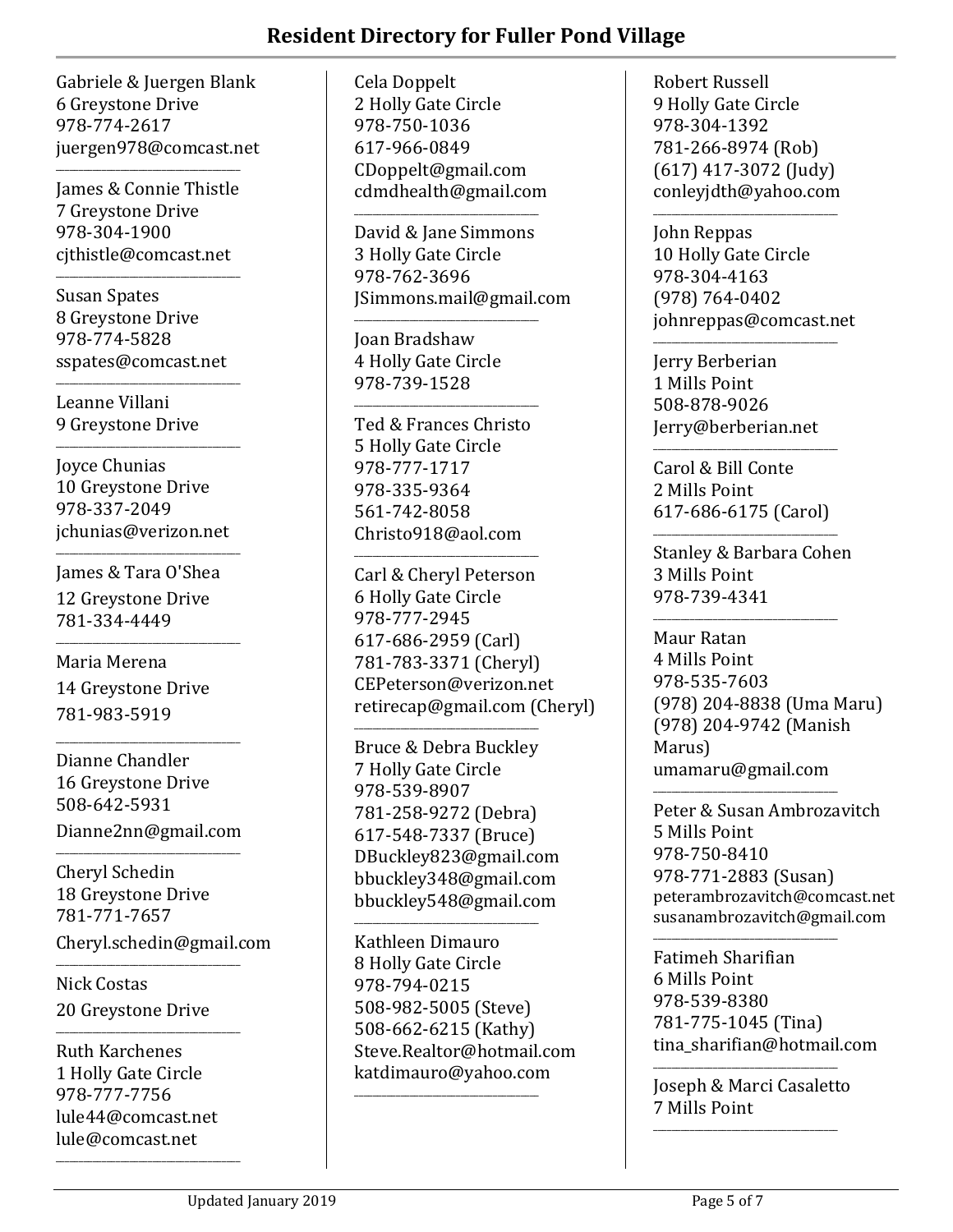Peter & Ronni Hoover 8 Mills Point

\_\_\_\_\_\_\_\_\_\_\_\_\_\_\_\_\_\_\_\_\_\_\_\_\_\_\_\_\_\_\_\_\_\_\_\_\_\_\_\_ Richard & Mary Barry 9 Mills Point 978-972-5145 978-979-0052 (Richard) RBarry25@comcast.net

Diane Carito Jack (John) Mandra 10 Mills Point 978-604-9201 (Diana)

\_\_\_\_\_\_\_\_\_\_\_\_\_\_\_\_\_\_\_\_\_\_\_\_\_\_\_\_\_\_\_\_\_\_\_\_\_\_\_\_

[dcarito@comcast.net](mailto:dcarito@comcast.net) 978-807-9126 jmandra@comcast.net

\_\_\_\_\_\_\_\_\_\_\_\_\_\_\_\_\_\_\_\_\_\_\_\_\_\_\_\_\_\_\_\_\_\_\_\_\_\_\_\_ John & Indhira Patterson 11 Mills Point

\_\_\_\_\_\_\_\_\_\_\_\_\_\_\_\_\_\_\_\_\_\_\_\_\_\_\_\_\_\_\_\_\_\_\_\_\_\_\_\_

Irwin & Karen Nathanson 12 Mills Point 978-535-2788 978-774-5510 (Irwin Work) irwin.nathanson@verizon.net kln20@aol.com (Karen)

\_\_\_\_\_\_\_\_\_\_\_\_\_\_\_\_\_\_\_\_\_\_\_\_\_\_\_\_\_\_\_\_\_\_\_\_\_\_\_\_ Cathy Favaloro 13 Mills Point (978) 774-3646 978-979-4293 bella37CMF@msn.com

\_\_\_\_\_\_\_\_\_\_\_\_\_\_\_\_\_\_\_\_\_\_\_\_\_\_\_\_\_\_\_\_\_\_\_\_\_\_\_\_

\_\_\_\_\_\_\_\_\_\_\_\_\_\_\_\_\_\_\_\_\_\_\_\_\_\_\_\_\_\_\_\_\_\_\_\_\_\_\_\_

\_\_\_\_\_\_\_\_\_\_\_\_\_\_\_\_\_\_\_\_\_\_\_\_\_\_\_\_\_\_\_\_\_\_\_\_\_\_\_\_

Anne M. Riley 14 Mills Point 978-777-5807 anne.riley1949@hotmail.com

Richard & Janet McGrane 15 Mills Point 978-646-9937 dickmcgrane@comcast.net janmcgrane@comcast.net

Marissa Tavares 16 Mills Point 978-880-7569 339-226-1709 617-367-0900 (Work) marissatavares@yahoo.com

John & Bonnie Demars 17 Mills Point 978-578-6416 (John) 978-576-6416 (Bonnie) jnbd2@verizon.net

\_\_\_\_\_\_\_\_\_\_\_\_\_\_\_\_\_\_\_\_\_\_\_\_\_\_\_\_\_\_\_\_\_\_\_\_\_\_\_\_

\_\_\_\_\_\_\_\_\_\_\_\_\_\_\_\_\_\_\_\_\_\_\_\_\_\_\_\_\_\_\_\_\_\_\_\_\_\_\_\_

\_\_\_\_\_\_\_\_\_\_\_\_\_\_\_\_\_\_\_\_\_\_\_\_\_\_\_\_\_\_\_\_\_\_\_\_\_\_\_\_

Patricia Riley 18 Mills Point

Steve & Katie Palmer 20 Mills Point 978-774-4323 (973) 452-4627 mkpalmer@aol.com stevep95@hotmail.com

\_\_\_\_\_\_\_\_\_\_\_\_\_\_\_\_\_\_\_\_\_\_\_\_\_\_\_\_\_\_\_\_\_\_\_\_\_\_\_\_

Ernie & Diane Gates 1 Meeting House Sq. 978-646-0081 (617) 435-7555 ernie.gates@gatesconsult.com

\_\_\_\_\_\_\_\_\_\_\_\_\_\_\_\_\_\_\_\_\_\_\_\_\_\_\_\_\_\_\_\_\_\_\_\_\_\_\_\_ Winifred Woodward 3 Meeting House Sq. 978-774-7976

\_\_\_\_\_\_\_\_\_\_\_\_\_\_\_\_\_\_\_\_\_\_\_\_\_\_\_\_\_\_\_\_\_\_\_\_\_\_\_\_ Roger & Brenda Gomez 5 Meeting House Sq. 978-774-6862 978-390-1602 (Roger) 781-888-1876 (Brenda)

Donna & Frank Rose 7 Meeting House Sq.

 $\overline{\phantom{a}}$  , and the set of the set of the set of the set of the set of the set of the set of the set of the set of the set of the set of the set of the set of the set of the set of the set of the set of the set of the s

\_\_\_\_\_\_\_\_\_\_\_\_\_\_\_\_\_\_\_\_\_\_\_\_\_\_\_\_\_\_\_\_\_\_\_\_\_\_\_\_ James & Carole Rich 9 Meeting House Sq. 978-624-7199 781-608-4664 jhrcrr@aol.com

\_\_\_\_\_\_\_\_\_\_\_\_\_\_\_\_\_\_\_\_\_\_\_\_\_\_\_\_\_\_\_\_\_\_\_\_\_\_\_\_

Philip & Victoria Aulson 10 Meeting House Sq. 781-599-4749 781-789-5356 (Philip) 781-789-0645 (Victoria) pgaulson2@verizon.net vmaulson@verizon.net

\_\_\_\_\_\_\_\_\_\_\_\_\_\_\_\_\_\_\_\_\_\_\_\_\_\_\_\_\_\_\_\_\_\_\_\_\_\_\_\_

Richard & Nancy Lamattina 11 Meeting House Sq. 978-304-0331 978-888-3667 (Nancy) Richardlamattina@hotmail.com

\_\_\_\_\_\_\_\_\_\_\_\_\_\_\_\_\_\_\_\_\_\_\_\_\_\_\_\_\_\_\_\_\_\_\_\_\_\_\_\_ Chen Liu & Lin Zhang 12 Meeting House Sq. 978-777-2458 [Zhanglinda2005@gmail.com](mailto:Zhanglinda2005@gmail.com) 978-885-8632 (Lin) Chen\_liu3@hotmail.com 351-201-8013 (Chen) \_\_\_\_\_\_\_\_\_\_\_\_\_\_\_\_\_\_\_\_\_\_\_\_\_\_\_\_\_\_\_\_\_\_\_\_\_\_\_\_

Heather Pollini 13 Meeting House Sq. 978-304-1557 978-764-1505 617-723-7200 (Work) hpollini@considinefurey.com

Paul & Mary Teague 14 Meeting House Sq. 978-777-1304 617-692-0591 (Paul) 617-256-9573 (Mary) paulandpat22@hotmail.com

\_\_\_\_\_\_\_\_\_\_\_\_\_\_\_\_\_\_\_\_\_\_\_\_\_\_\_\_\_\_\_\_\_\_\_\_\_\_\_\_

\_\_\_\_\_\_\_\_\_\_\_\_\_\_\_\_\_\_\_\_\_\_\_\_\_\_\_\_\_\_\_\_\_\_\_\_\_\_\_\_ Paul & Kathleen Woods 15 Meeting House Sq. 978-664-9290 978-502-0452 978-502-9123 attywoods@aol.com

\_\_\_\_\_\_\_\_\_\_\_\_\_\_\_\_\_\_\_\_\_\_\_\_\_\_\_\_\_\_\_\_\_\_\_\_\_\_\_\_ Mark & Janette Zahar 16 Meeting House Sq. [marklzahar@gmail.com](mailto:marklzahar@gmail.com) janettezahar@gmail.com